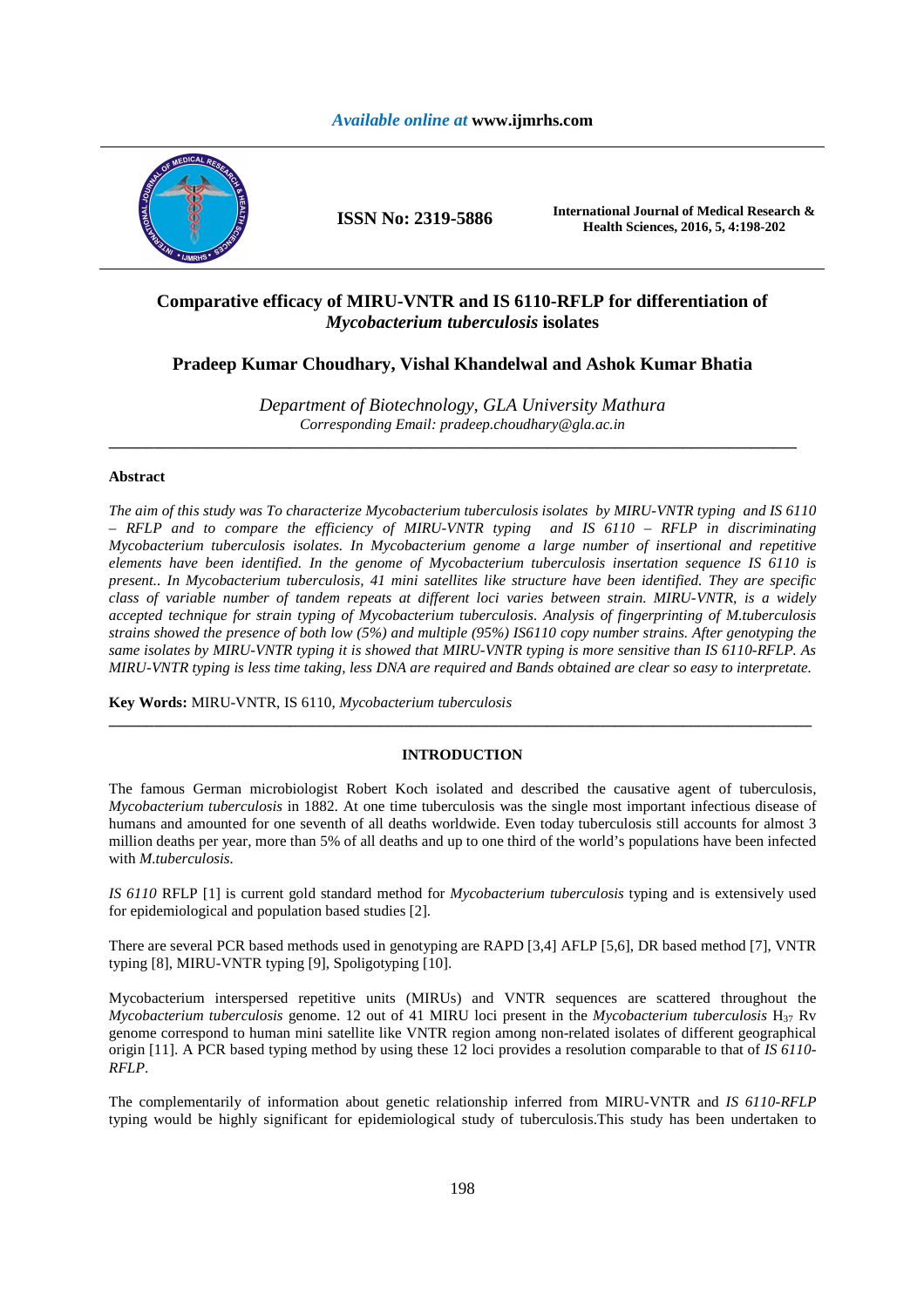genotype *Mycobacterium tuberculosis* isolates of Fatehabad area of Agra district based on MIRU-VNTR typing and *IS 6110* – RFLP.

*\_\_\_\_\_\_\_\_\_\_\_\_\_\_\_\_\_\_\_\_\_\_\_\_\_\_\_\_\_\_\_\_\_\_\_\_\_\_\_\_\_\_\_\_\_\_\_\_\_\_\_\_\_\_\_\_\_\_\_\_\_\_\_\_\_\_\_\_\_\_\_\_\_\_\_\_\_\_*

### **MATERIALS AND METHODS**

*Mycobacterium tuberculosis* isolates were taken from the Repository maintained by NJIL & OMD Agra, Isolation of DNA was done by a method adopted by van Soolingen [12]. Probe was prepared by PCR amplification of 245 bp IS6110 fragment using INS1 (5' CGT GAG GGC ATC GAG GTG GC-3') and INS2 (5'GCG TAG GCG TCG GTG ACA AA-3') from standard *M.tuberculosis* (H37Rv). Probe was labeled with a non-radioactive substance digoxigenin (DIG) by the random primed DNA labeling technique using DIG DNA labeling and detection kit.

Restriction of the DNA samples was done using the restriction enzyme PvuII. PvuII cut *M.tuberculosis* genome at a specific site with insertion sequence 5'-CAG/CTG-3'3'-GTC/GAC-5'.

For MIRU-VNTR typing 20 isolates was amplified for12 MIRU loci (2,4,10,16,20,23,24,26 27,31,39,40 ) will be amplified individually with primers specific for sequences flanking the units . The reaction mixture will be prepared by using the Hot Star Taq DNA Polymerase kit. The PCR product was analyzed by agarose gel(2%) electrophorosis . The size of amplicons was estimated by compararision with ladder and number of repeats was calculated with the help of gel documentation system.

## **RESULTS**

In India very less work has been done so far targeting MIRU-VNTR loci. All the study that was done earlier show that there were no clustering present among the MIRU loci . Present study show that there were clustering case present among two isolates that means the patients to whom these two isolates belongs were infected with same strains of *Mycobacterium tuberculosis* or there is cross contamination present among these two isolates .All the MIRU-VNTR genotyping repeats are analyzed by Hunter Gaston Index that show the most discriminatory locus among the 12 MIRU loci.

| S.no           | <b>Isolates</b> | <b>MIRU</b>    | <b>MIRU</b>    | <b>MIRU</b>    | <b>MIRU</b>    | MIRU           | <b>MIRU</b>             | <b>MIRU</b>    | <b>MIRU</b>    | <b>MIRU</b>    | MIRU           | <b>MIRU</b>    | <b>MIRU</b>    |
|----------------|-----------------|----------------|----------------|----------------|----------------|----------------|-------------------------|----------------|----------------|----------------|----------------|----------------|----------------|
|                |                 | 2              | $\overline{4}$ | 10             | 16             | 20             | 23                      | 24             | 26             | 27             | 31             | 39             | 40             |
| 1              | $T-1$           | 2              | 5              | $\overline{4}$ | $\overline{4}$ | 1              | 7                       | $\overline{2}$ | $\overline{c}$ | 3              | $\overline{4}$ |                | 3              |
| 2              | $T-2$           | $\overline{c}$ | $\overline{2}$ | 5              | 5              | $\overline{c}$ | $\overline{4}$          |                | $\overline{4}$ | $\overline{3}$ | $\overline{4}$ | $\overline{c}$ | 3              |
| 3              | $T-3$           | $\overline{c}$ | $\overline{2}$ | 6              | 6              | $\overline{c}$ | $\overline{4}$          |                | 6              | 3              | $\overline{4}$ | $\overline{2}$ | 3              |
| 4              | $T-4$           | 2              | $\overline{2}$ | 7              | 7              | 1              | $\overline{4}$          |                | 6              | 3              | 4              | 3              | 3              |
| 5              | $T-5$           | 2              | $\overline{2}$ | 3              | 3              | 2              | $\overline{4}$          |                | 6              | 3              | $\overline{4}$ | 3              | 3              |
| 6              | $T-6$           | 2              | 6              | 3              | 3              | $\overline{c}$ | 5                       | 2              | 1              | 3              | 5              | 3              | 4              |
| $\overline{7}$ | $T-7$           | $\overline{c}$ | $\overline{2}$ | 1              | 1              | $\overline{c}$ | $\overline{4}$          |                | $\overline{4}$ | 3              | $\overline{c}$ | $\overline{c}$ | 3              |
| 8              | $T-8$           | $\overline{2}$ | $\overline{2}$ | 5              | 5              | $\overline{2}$ | $\overline{\mathbf{4}}$ | 1              | 6              | 3              | $\overline{4}$ | $\overline{2}$ | 3              |
| 9              | $T-9$           | $\overline{2}$ | $\mathbf{2}$   | 5              | 5              | $\overline{2}$ | 4                       | 1              | 6              | 3              | 4              | $\overline{2}$ | 3              |
| 10             | $T-10$          | $\overline{c}$ | $\overline{2}$ | 1              |                | $\overline{c}$ | $\overline{4}$          |                | $\overline{4}$ | 3              |                |                | 3              |
| 11             | $T-11$          | $\overline{c}$ | $\overline{2}$ | 5              | 5              | $\overline{c}$ | 1                       |                | 5              | 3              | 5              | 3              | $\overline{c}$ |
| 12             | $T-12$          | 2              | $\overline{2}$ | 5              | 5              | 2              | $\overline{4}$          |                | 3              | 3              | 5              | 3              | 3              |
| 13             | $T-13$          | $\mathbf{1}$   | $\overline{2}$ | 3              | 3              | 2              | $\overline{5}$          | 2              | 5              | 3              | $\overline{2}$ | $\overline{2}$ | 3              |
| 14             | $T-14$          | $\overline{c}$ | 5              | 6              | 6              | $\overline{c}$ | 5                       | 1              | $\overline{c}$ | 3              | 6              | $\overline{c}$ | $\overline{c}$ |
| 15             | $T-15$          | $\overline{c}$ | $\mathbf{1}$   | 6              | 6              | $\overline{2}$ | 5                       |                | $\overline{4}$ | $\overline{2}$ | 5              | $\overline{4}$ | $\overline{c}$ |
| 16             | $T-16$          | $\overline{c}$ | $\overline{2}$ | 5              | 5              | 2              | 5                       |                | 8              | $\overline{2}$ | 5              | $\overline{4}$ | $\overline{c}$ |
| 17             | $T-17$          | $\overline{c}$ | $\overline{2}$ | $\overline{4}$ | $\overline{4}$ | $\overline{c}$ | 5                       |                | 5              | $\overline{2}$ | 5              | $\overline{c}$ | $\overline{2}$ |
| 18             | $T-18$          | $\overline{c}$ | $\overline{2}$ | 3              | 3              | $\overline{c}$ | $\overline{4}$          |                | 7              | $\overline{2}$ | 5              | $\overline{2}$ | $\overline{c}$ |
| 19             | $T-19$          | $\overline{c}$ | $\overline{2}$ | 3              | 3              | 2              | 4                       |                | 7              | $\overline{2}$ | 5              | 2              | 2              |
| 20             | $T-20$          | 2              | $\overline{2}$ | $\overline{4}$ | $\overline{4}$ | $\overline{c}$ | $\overline{4}$          | 1              | 6              | 2              | 5              | 3              | $\overline{c}$ |
| 21             | $H_{37}R_V$     |                |                |                |                |                |                         |                |                |                |                |                |                |
| 22             | Negative        |                |                |                |                |                |                         |                |                |                |                |                |                |

#### **Table 13. MIRU-VNTR genotypes of** *M.tuberculosis* **isolates**

### **IS 6110-RFLP Genotyping**:

The same 20 isolates are selected as analyzed by MIRU-VNTR were also analyzed by *IS 6110-RFLP* genotyping. At one time 12 isolates are taken for this experiment, so two experiment was done for 20 isolates. After southern transfer pattern of *IS 6110-RFLP* was obtained . The number of *IS 6110* copies per isolate varies from 0-15 bands. The result of *IS 6110-RFLP* of *Mycobacterium tuberculosis* isolates can be classified into two group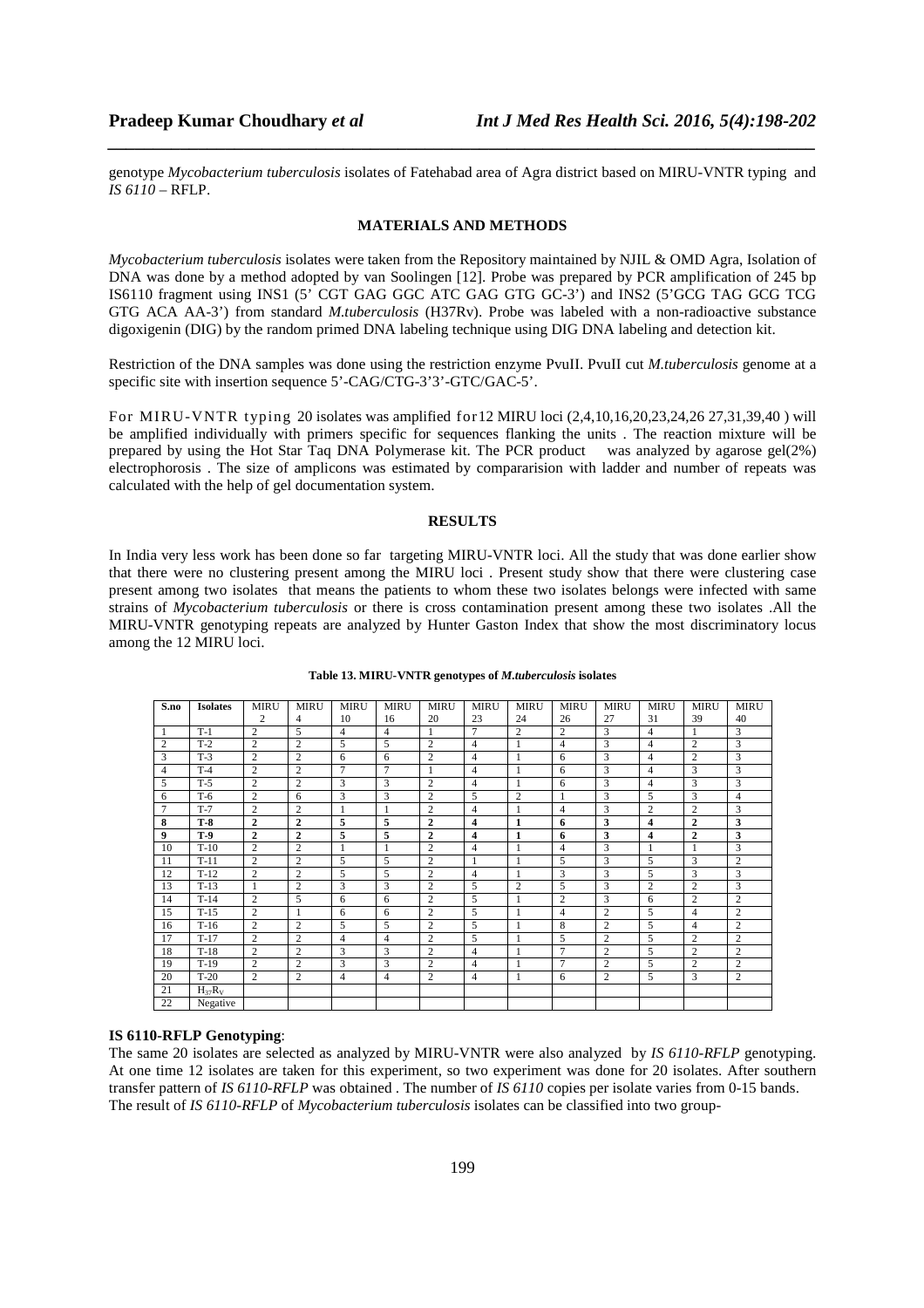**A Group** - with low copies of IS 6110 having 1-4 bands. **B Group** - with high copies of IS 6110 having 5-15 bands.

Percentage of different isolates classified according to IS 6110 copy number.

| S.No. | IS 6110 Group   | <b>No.of Isolates</b> | Percentage |
|-------|-----------------|-----------------------|------------|
|       | Group $A(1-4)$  |                       | .5%        |
| ٠.    | Group $B(5-17)$ | 19                    | 95%        |

*\_\_\_\_\_\_\_\_\_\_\_\_\_\_\_\_\_\_\_\_\_\_\_\_\_\_\_\_\_\_\_\_\_\_\_\_\_\_\_\_\_\_\_\_\_\_\_\_\_\_\_\_\_\_\_\_\_\_\_\_\_\_\_\_\_\_\_\_\_\_\_\_\_\_\_\_\_\_*

Out of 20 isolates only one isolate belong to low copy number group rest of 19 isolates belong to high copy number group. So 5% isolate belong to Group A and 95% isolate belong to Group B.

As it was analysed by MIRU-VNTR that two isolates show the clustering , the same two isolates also show the clustering in *IS6110-RFLP* pattern also.

All the previous study that was done by *IS6110-RFLP* in North Indian *M.tuberculosis* isolates show the prevalence of High copy number pattern of *IS6110-RFLP* . This present study also supports the previous result that North Indian *M.Tuberculosis* isolates belong to low copy number *IS6110-RFLP* pattern and these isolates known as the Delhi type strains.

#### **S.No. Isolates Copy Number** 1. | T-1 | 7 2. | T-2 | 10 3. T-3 6<br>4. T-4 12 4. T-4 5. T-5 10 6. T-6 12  $7 \t T-7 \t 5$ 8. **T-8** 10 9. **T-9** 9  $T-10$  6 11. **T**-11 11 12. T-12 7 13. T-13 12 14. T-14 8 15. T-15 9 16. T-16 11<br>17. T-17 1  $\frac{T-17}{T-18}$  1 18. T-18 19. T-19 12 20 T-20 10

### **Table 2.Distribution of** *IS 6110* **copies in isolates**

### **DISCUSSION**

Although the number of copies of *IS6110* can range 0-19, population based molecular epidemiological studies report that most strains contain 8-18 copies, a number sufficient to enable discrimination between the majorities of strains[13] . In the present study *IS6110* DNA fingerprinting and its comparison with MIRU-VNTR typing was done Out of 20 *M.tuberculosis* different hybridization patterns were obtained suggesting differences in copy number and genomic location of element. Results show that maximum number of isolates having multiple *IS6110* copies along with few copies in less number. Two subpopulations of *M.tuberculosis* were found,the first subpopulation is defined by strains that have multiple *IS6110* copies (more than 5), the second is defined by strains that have low copy numbers i.e. less than 5.The third subpopulation of zero copy number was not found in our studies, as reported in previous studies from north India. Our observations are in concordance with studies from North Indian isolates, which also revealed high percentage of multiple copies [14,15,16].

In India very less work have been done so far based on MIRU-VNTR genotyping so information is lacking in Indian setting .By the help of MIRU-VNTR typing 20 MIRU-VNTR profiles were obtained Among these isolates clustering was present among two strains (T-8 and T-9 ) Hunter Gaston Index was calculated for each of these 12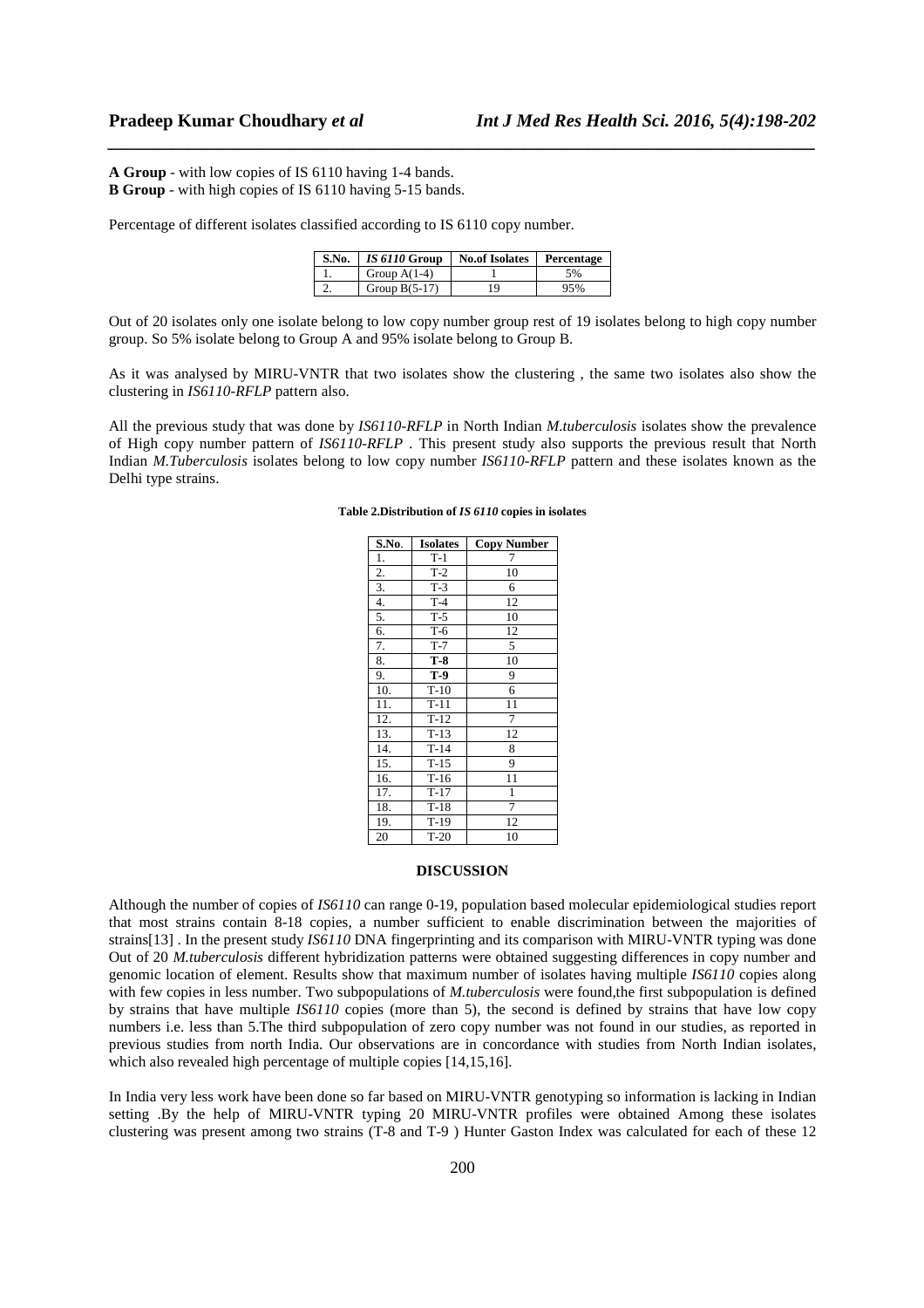loci and it was found to be 0.100, 0.363, 0.811, 0.668, 0.189, 0.590, 0.268, 0.863, 0.442, 0.694, 0.694 and 0.563 for locus 2,4,10,16,20,23,24,26,27,31,39 and 40 respectevily .It showed that MIRU loci 26 was most discriminatory locus and MIRU locus 2 was least discriminatiry . In case where MIRU-VNTR profile were identical another genotyping method can be used to confirm the clustering , as in this study IS6110 RFLP was taken and they were found to be similar with this system also.This two step strategy would be expected to increase the accuracy of outbreak investigations and to considerably accelerate epidemiological studies of *Mycobacterium tuberculosis* in defined geographical setting of Northern India .It would be importent to generate the result for a diffrent group and also by analysis of a significant number of isolates.

*\_\_\_\_\_\_\_\_\_\_\_\_\_\_\_\_\_\_\_\_\_\_\_\_\_\_\_\_\_\_\_\_\_\_\_\_\_\_\_\_\_\_\_\_\_\_\_\_\_\_\_\_\_\_\_\_\_\_\_\_\_\_\_\_\_\_\_\_\_\_\_\_\_\_\_\_\_\_*

Among the 20 isolates , two isolates showed the clustering .These two isolates show similar pattern by *IS 6110* RFLP also.

## **CONCLUSION**

Analysis of fingerprinting of *M.tuberculosis* strains showed the presence of both low (5%) and multiple (95%) *IS6110* copy number strains. After genotyping the same isolates by MIRU-VNTR typing it is showed that MIRU-VNTR typing is more sensitive than *IS 6110-RFLP*. As MIRU-VNTR typing is less time taking , less DNA are required and Bands obtained are clear so easy to interpretate.

To investigate molecular epidemiology among the isolates from Agra rural, a well planned prospective study needs to be carried out on a large number of samples for drawing firm conclusion of usefulness of the typing method.

## **REFERENCES**

 [1]van Embden JD, Cave MD, Crawford JT, Dale JW Eisenach, Gicquel KD, Hermans B et al (1993). Strain identification of Mycobacterium tuberculosis by DNA fingerprinting: recommendations for a standardized methodology. J Clin Microbiol.; 31: 406-409.

[2]Narayanan S, Parandaman V, Narayanan PR, Ventesan P, Girish C, Mahadevan S et al (2001). Evalution of PCR using TRC4 and IS6110 primers in detection of tuberculous meningitis .J Clin Microbiol.; 39: 2006-2008.

[3] Abed Y, Bolted C and Mica P (1995a). Identification and strain differentiation of Mycobacterium species on the basis of DNA 16S–23S spacer region polymorphism. Res Microbiol.; 146: 405–413.

[4]Abed Y, Davin-Reglia A, Bollet C and De Micco P (1995b). Efficient discrimination of M. tuberculosis strains by 16S–23S spacer region-based random amplified polymorphic DNA analysis. J. Clin. Microbiol.; 33: 1418–1420.

[5]Vos P, Hogers R, Bleeker M, Reijans M, van de Lee T, Hornes M et al(1995). AFLP: a new technique for DNA fingerprinting. Nucleic Acids Res; 23:4407- 4414

[6]Ahmed N, Alam M, Majeed AA, Rahman SA, Cataldi A, Cousins D et al(2003). Genome sequence based comparative analysis of the fluorescent amplified fragment length polymorphism (FAFLP) of tubercle bacilli from seals provides molecular evidence for a new species within the M.tuberculosis complex. Infect. Genet. Evol.; 2: 193 – 199.

[7] Hermans PW, van Soolingen D, Hermans PW, de Haas PE, Soll DR, van Soolingen D et al (1992). Characterization of a major polymorphic tandem repeat in Mycobacterium tuberculosis and its potential use in the epidemiology of Mycobacterium kansasii and Mycobacterium gordonae. J Bacteriol; 174: 4157–4165.

[8]Frothingham R, and Meeker-O'Connell WA (1998). Genetic diversity in the Mycobacterium tuberculosis complex based on variable numbers of tandem DNA repeats. Microbiol .;144:1189–1196.

[9]Supply P, Mazars E, Lesjean S, Vincent V, Gicquel B and Locht C (2000). Variable human minisatellite-like regions in the Mycobacterium tuberculosis genome. Mol. Microbiol.; 36: 762–771.

[10]Kamerbeek J , Schouls L , Kolk A , van Agterveld M , van Soolingen D , Kuijper S (1997). Simultaneous detection and strain differentiation of Mycobacterium tuberculosis for diagnosis and epidemiology. J. Clin. Microbiol. 35:907–914.

[11]Supply P, Les Jean S, Savine E, Kremer K, Van Soolingen D and Locht C (2001). Automated high-throughput genotyping for study of global epidemiology of M. tuberculosis based on Mycobacteria Interspersed Repetitive Units. J. Clin. Microbiol.; 39: 3563–3571.

[12]van Soolingen D, Hermans PW, de Haas PE, Soll DR and van Embden JD. (1991) Occurrence and stability of insertion sequences in Mycobacterium tuberculosis complex strains: evaluation of an insertion sequence-dependent DNA polymorphism as a tool in the epidemiology of tuberculosis. J. Clin. Microbiol.; 29: 2578–2586.